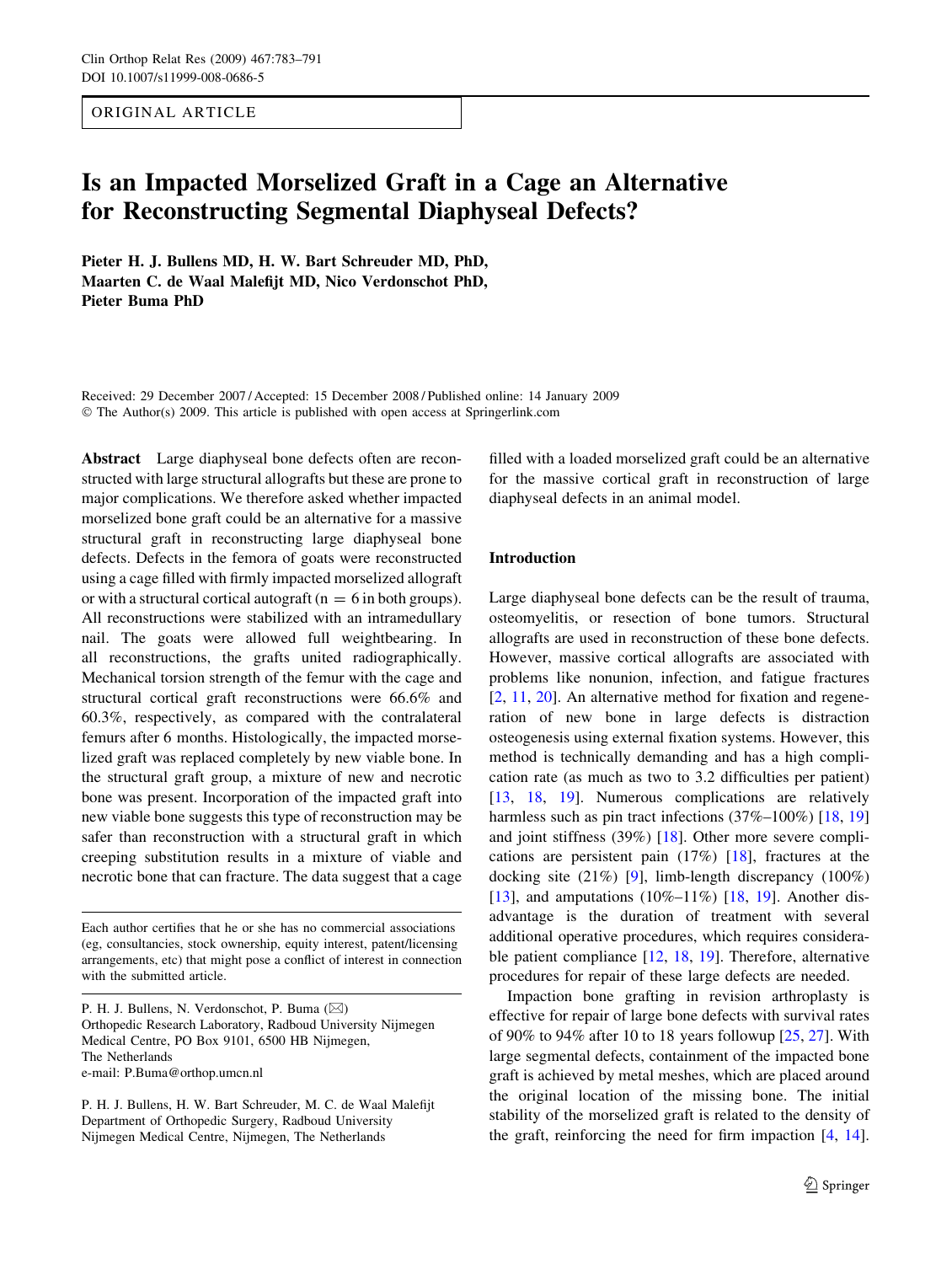<span id="page-1-0"></span>This procedure has been used in numerous animal studies in the acetabulum and femur  $[1, 5]$  $[1, 5]$  $[1, 5]$  $[1, 5]$  and is performed routinely in revisions of failed hip implants [[22,](#page-8-0) [23](#page-8-0), [26](#page-8-0), [27](#page-8-0)]. Histologic analysis of retrieved specimens has revealed remodeling concomitant with gradual ingrowth of the graft, which is mandatory for long-term survival [[7,](#page-7-0) [14,](#page-8-0) [31](#page-8-0)]. Initially, cortical grafts obviously have better mechanical properties as compared with morselized bone grafts. However, from a biologic perspective, ingrowth of impacted morselized allograft is superior to structural cortical allograft, which might result in higher incorporation and union rate and thereby superior long-term characteristics [\[28](#page-8-0), [29\]](#page-8-0).

Based on the results with impaction grafting for revision hip arthroplasty, we wondered whether morselized bone graft in a cage could be an alternative for a massive cortical graft in segmental diaphyseal defect reconstructions. Using such a goat model, we asked (1) if the goats regained a normal walking pattern; (2) if the reconstructions healed radiographically; (3) if the strengths of the two reconstruction methods (morselized and cortical grafts) differed in a torsion test; and (4) if the histologic appearance of the two graft types differed after incorporation.

### Materials and Methods

We used 12 Dutch milk goats with 24 femurs (female, Capra Hircus Sana; weight range, 57–64 kg), dividing the 24 femurs into four groups of six femurs (cage reconstruction, cortical graft reconstruction, nonoperated side of the cage group, nonoperated side of the cortical group). We performed a power analysis based on the relevant variable torsional strength. The variation was set at 8.75 Nm, which was based on results of a pilot study and on previous experiments in the femur of goats [\[15](#page-8-0)]. The difference in torsional strengths between groups was set at 15 Nm, which is approximately 15% of the normal strength. The relevance of this difference for prediction of fracture risk is difficult because in the test animals, the central nail is still in situ during daily activity, which will contribute substantially to the torsional strength. The expected variation in a group and the difference between groups led to a group size of six goats in this study. All animals were skeletally mature.

The cage was a stainless steel mesh (X-Change system; Stryker Howmedica, Newbury, UK) that was cut to a height of 4.5 cm and folded into a cylinder with a diameter of 22 mm (average diameter of the shaft of a goat femur). This mesh was fixed with three cerclage wires to stabilize the cylinder. We harvested the morselized allograft used to fill the cages from the donor goats' sternum. The cancellous bone was morselized by hand using a rongeur that produced small (1–3 mm), pure cancellous bone chips. We subsequently processed the bone chips in a Noviomagus bone mill (Spierings Medische Techniek, Nijmegen, The Netherlands) with the smallest rasping blade leading to a particle size of approximately 2 mm. Each batch of cancellous allograft was washed using 2 L of saline with a pulse lavage jet system (Stryker Howmedica). Each cage was filled with five layers of morselized bone graft. The total amount of bone graft used in each reconstruction was approximately 28 g. After each layer, 10 standardized impactions were made with a mass of 1.5 kg that was dropped from a height of 35 cm. The last layer was followed by 40 similar impactions, after which the impacted graft in the cage had a height of 35 mm. At each end of the 45-mm high cages, 5 mm of the cage was left unfilled on both sides, which enabled the host bone to slide into the cage (Fig. 1). During impaction, a central nail was positioned in the cage to reserve space for introduction of the intramedullary nail in the animals.

Under general anesthesia using pentobarbital (doses 0.5 mL/kg, pentobarbital 60 mg/mL), each animal was operated on unilaterally. The goat was positioned on the left side with the right femur fixed. The right leg was shaved and sterilized with Betadine (Mundipharma AG,



Fig. 1 A schematic representation shows reconstruction with an impacted bone graft. The long slot holes (for screw fixation of the nail) enable dynamic loading of the bone graft. The arrows indicate the route of loading onto the bone graft.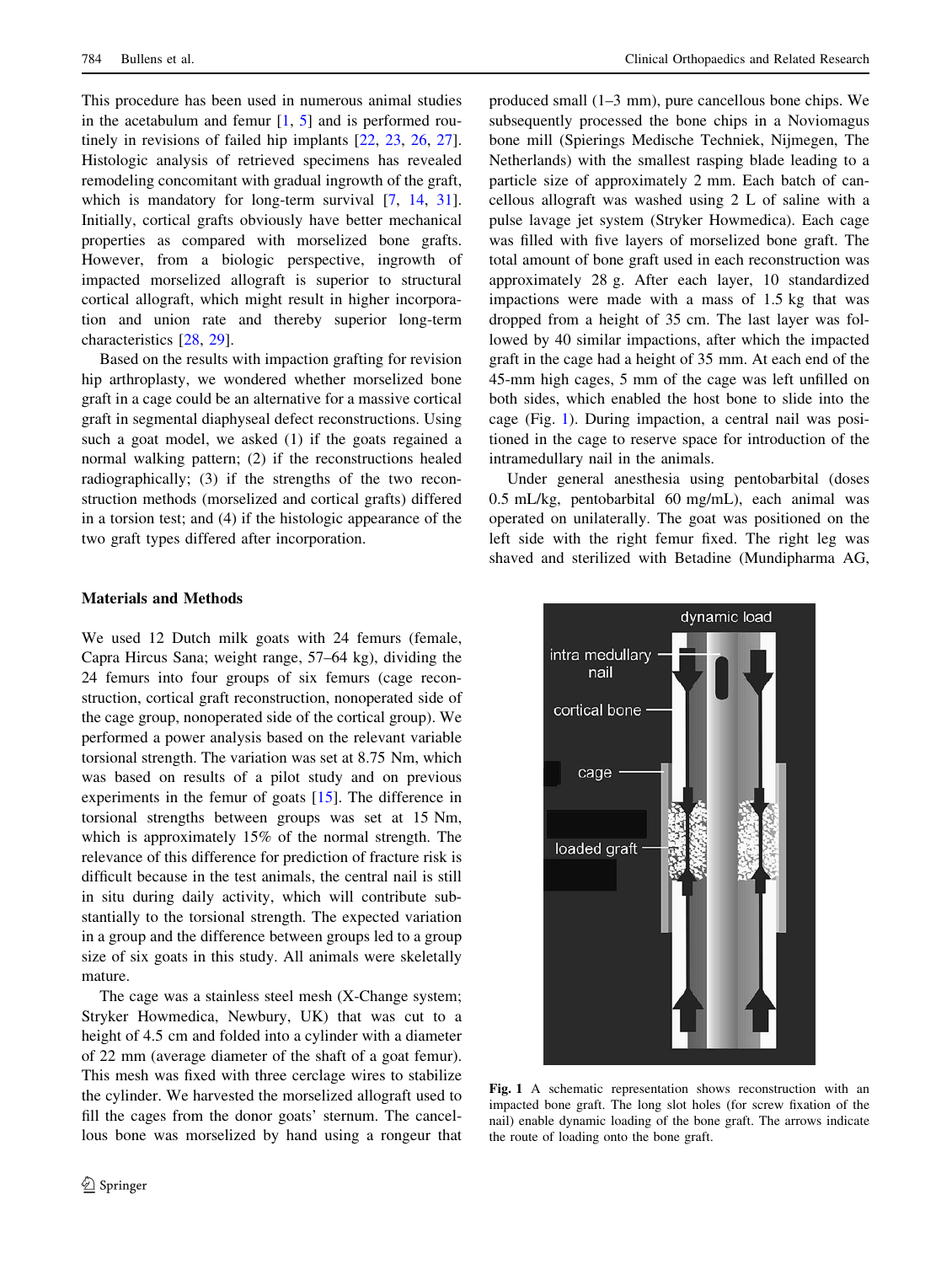

Fig. 2 A direct postoperative radiograph is shown with a segmental defect reconstructed with a structural cortical autograft.

Basel, Switzerland). Using a lateral approach, the femur was exposed through an 8-cm skin incision. The periosteum was opened with a longitudinal incision and bluntly elevated circumferentially with the overlying soft tissues and left in situ. Subsequently, a 3.5-cm segmental defect was created by two osteotomies performed 7 and 10.5 cm proximal of the lateral joint space line of the knee with an oscillating saw under constant cooling with saline solution. The proximal and distal parts of the femur were marked to prevent rotation malunion. The resected diaphyseal segment of the femur was removed from the operated site in six goats and after 15 minutes placed back in the original position (Fig. 2). In the other six goats, the cortical segment was replaced with a cage filled with morselized impacted bone graft (Fig. 3). The lateral approach was extended with a lateral parapatellar arthrotomy to the knee and the patella was medially subluxated. In the intercondylar femoral notch, the cortex was perforated with a 3-mm drill. With a guide thread, the intramedullary axes were determined. The perforation was enlarged to 11 mm.



Fig. 3 A direct postoperative radiograph shows a segmental defect, which is reconstructed with an impacted morselized allograft in a cage.

For fixation, a custom-made unreamed femur nail was used. This 16-cm long, 10-mm thick stainless steel nail was bent preoperatively, meeting the average curvature of the goat femur that was measured on lateral radiographs of 40 different goat femurs. The nail was inserted retrograde using the insertion handle connected to the proximal end of the nail. In the group with the massive cortical graft, the nail was locked in a static way by two proximal and two distal screws, thereby following the most commonly applied technique. In the cage group, the nail was dynamically locked to load the bone graft (Fig. [1](#page-1-0)). The handle with a custom-made aiming device was connected to the proximal end of the nail which avoided the use of an image intensifier for insertion of the nail and AO locking screws (Synthes, Davos, Switzerland). The soft tissues, including the periosteum, were closed over the defect. The knee cavity was irrigated with saline solution to remove blood clots, and the capsule was sutured. Skin wounds were closed intracutaneously. Antibiotic prophylactics consisted of ampicillin subcutaneously administered for 5 days postoperatively (doses 7.5 mL a day, Albupen 100 mg/mL; Intervet, Boxmeer, The Netherlands).

After the operative procedure, the goats were kept in a hammock for 1 week to prevent postoperative complications and improve wound healing. After the first week, they were allowed unlimited weightbearing. After 2 weeks, the animals were transported from the central animal facility to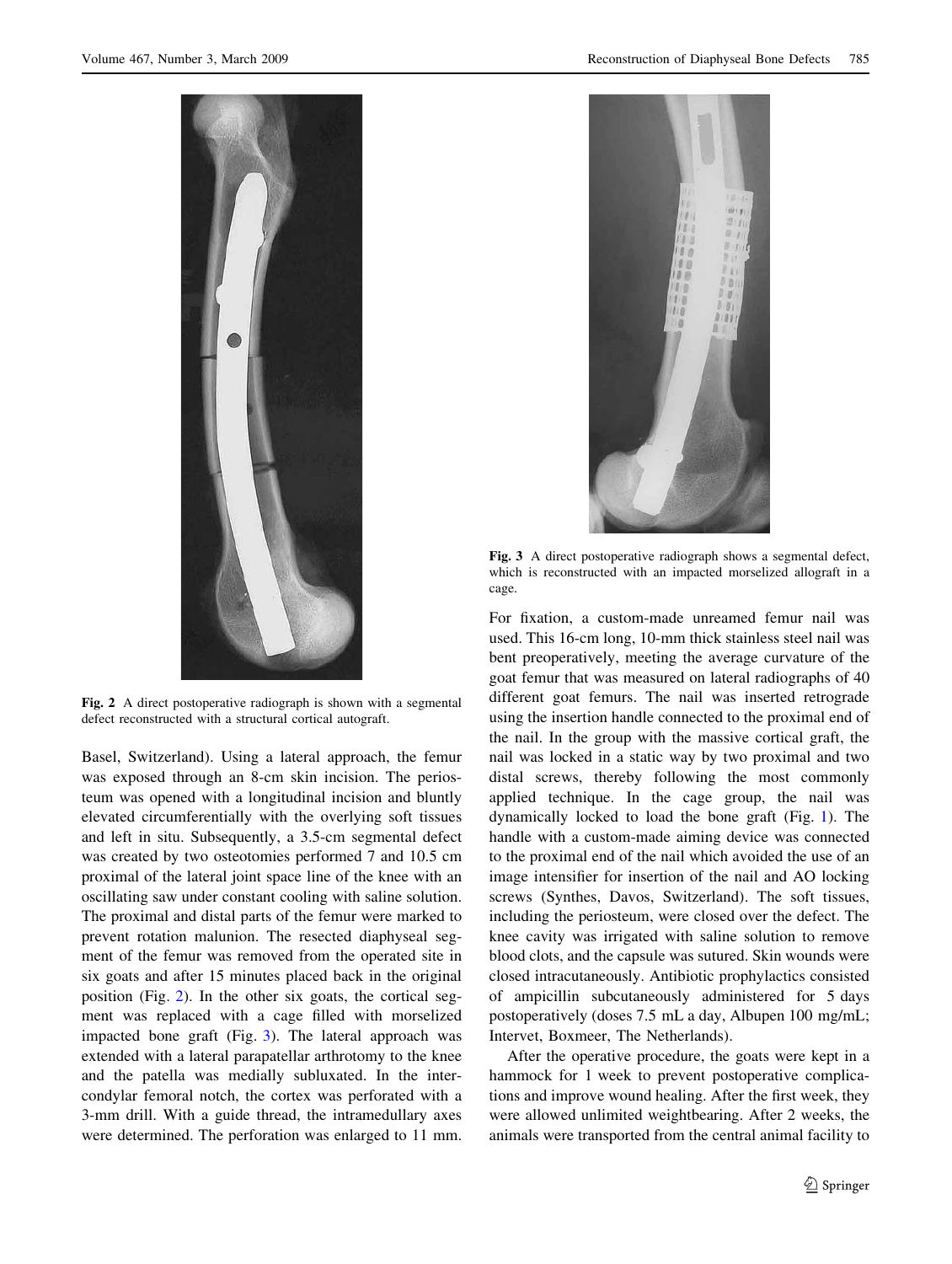an outdoor farm. Temgesic (Buprenorfine) at a rate of 0.018 mL/kg was used as an analgesic three times a day for the first 2 days after surgery and thereafter when necessary. To assess new bone formation on histologic sections, each goat received fluorochromes, a subcutaneous injection of calcein green solution (20 mg/kg) at 13 weeks postoperatively for 2 days, and alizarin (30 mg/kg) solution for 2 days before the animals were euthanized.

Radiographs were taken 0, 12, and 26 weeks postoperatively using general anesthesia. The lateral and anteroposterior views of the femur were judged (by BS, MWM) for callus formation, alignment, fixation failure, and disappearance of the host bone-graft junction. The gait of the goats was monitored with the score originally developed by Ypma, in which  $0 = not$  used at all,  $1 =$  supported incidentally,  $2 =$  loaded in a standing position and incidentally while walking,  $3 =$  loaded in a standing position and walking but with a limp, and  $4 =$  normal walking and standing pattern [\[21](#page-8-0)].

After 26 weeks, all goats were euthanized using an injection of 20 mL of 200 mg na-pentobarbital/mL into the jugular vein. The operated and contralateral femora were removed and dissected free from all soft tissues. Our institution approved the animal protocol for this investigation, and all investigations were conducted in conformity with ethical principles of research.

After removal of the nail and screw fixation, biomechanical and histologic analyses were performed on the same specimens. The proximal and distal ends of the operated and contralateral femurs were embedded in acrylic cement (AutoPlast; Candulor AG, Wangen, Switzerland) in such a way that a diaphyseal segment, with the former defect located in the center, was free with a margin of 3 cm distal and proximal to the former osteotomy site. The specimens were mounted in a Materials Testing System machine (MTS GMBH, Berlin, Germany), in which the distal femur in cement was loaded in external torsion and the proximal cemented end of the femur was fixated except for axial translation. Throughout the experiment, the specimens were kept moist with Ringer's lactate  $(0.9\%)$  at a room temperature of  $20^{\circ}$  C. All femora were tested for torsion to failure at a rate of  $2^{\circ}$  per second [\[15](#page-8-0)]. The parameter chosen to reflect torsion strength was torque at failure. Torsion strength of the operated femur was expressed as a percentage of torque at failure relative to the contralateral, nonoperated femur of the same animal. Therefore, 100% torsional strength indicated the same strength as the intact case. On the first noticeable crack in the bone, the test was immediately stopped to allow histologic analysis of the whole intact structure.

All specimens were fixed in buffered (0.1 mol/L phosphate buffer, pH 7.4) paraformaldehyde (4%) for at least 1 week. Thereafter, at three levels, thick slices were made



Fig. 4 A schematic representation shows the sectioning planes through the reconstructed segment and through the interface of the reconstruction with the host bone.

for nondecalcified histologic analysis (see Fig. 4 for a schematic representation of the section planes). Of the structural grafts, decalcified histologic analysis was done of adjacent thick slices for quantification of necrosis and bone remodeling. In addition to the cross sections, two 1-cm thick slices were made of the former osteotomy site of the reconstruction with the host bone (Fig. 4). These latter slices were made parallel to the long axis of the bone. All slices were embedded in polymethylmethacrylate. Thin decalcified sections  $(7 \mu m)$  were stained with hematoxylin and eosin. Thicker nondecalcified sections  $(20-30 \mu m)$ were made with a sawing microtome (Leica SP 1600; Leica Microsystems Nederland BV, Rijswijk, The Netherlands) and left unstained for fluorescence microscopy or stained with hematoxylin and eosin.

All sections from each reconstruction were evaluated (LD, PB) by light microscopy, including fluorescence microscopy, for a qualitative assessment of the incorporation process. The quantification of the total bone area inside and outside the cage (only in the cage group) was performed on three slices at equal distance from each other (spaced approximately  $875 \mu m$  from each other) resulting in one level exactly in the center of the defect and two between the center and osteotomy planes. These cross sections were photographed digitally with an 8-megapixel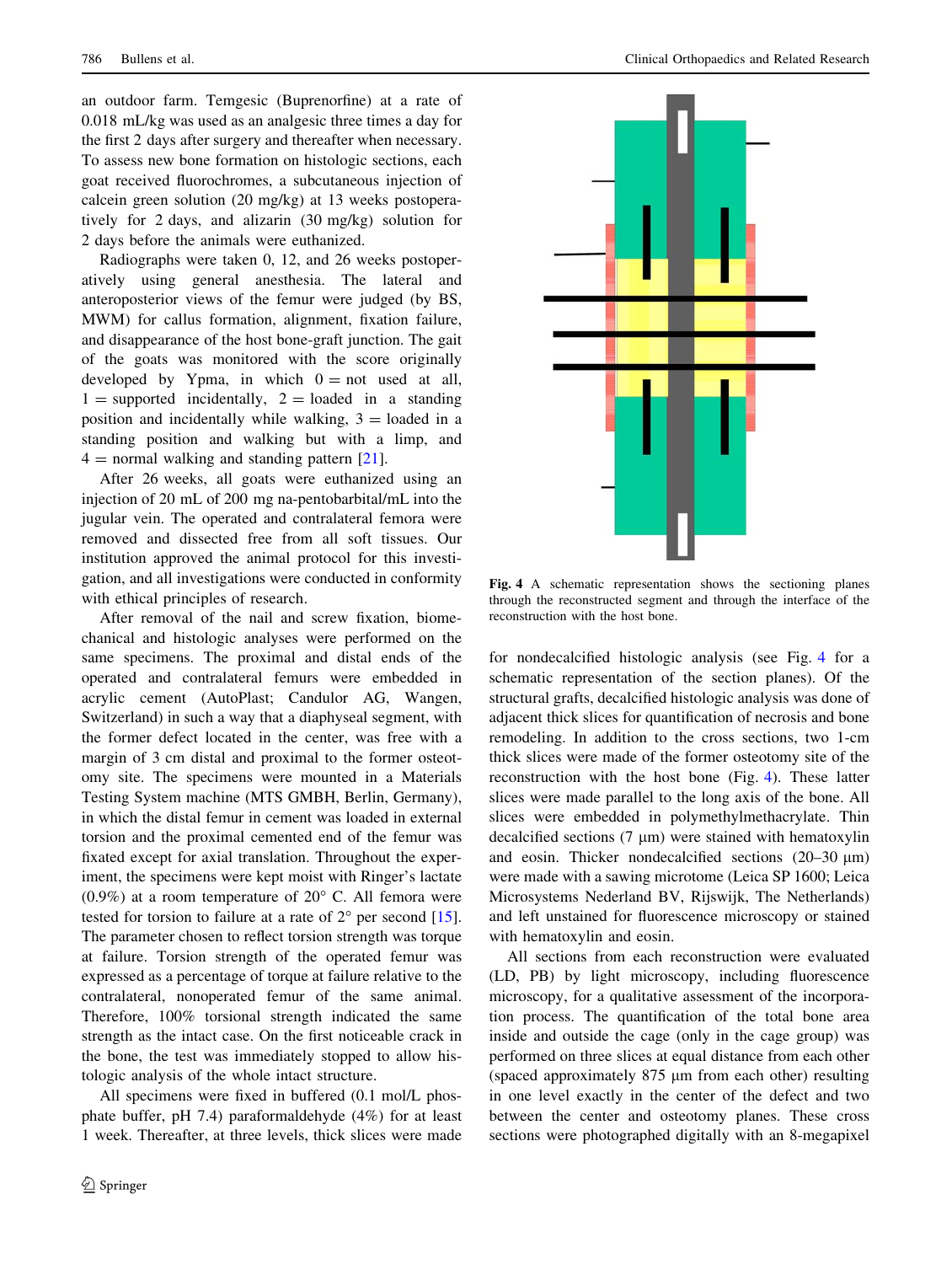camera at low magnification and mounted in the computer into a composition of the entire slide. With a digital image analysis system (Soft Imaging GmBH, Münster, Germany), the surface area of the bone inside and outside the cage was measured. In addition, the extent of necrosis in the structural graft was quantified. In each cross section, in four images (one in each quadrant) at a magnification of  $10\times$ , the surface area of new bone was measured interactively on digitized images and expressed as a percentage of the surface area of the total bone area. In nonstained thick sections, the distance of bone ingrowth was quantified in four locations in each section based on the penetration of fluorescence labels of calcein green (front at 13 weeks) and alizarin (front at 26 weeks). The torsional strength of the four groups (cage reconstruction, cortical graft reconstruction, nonoperated side of the cage group, and nonoperated side of the cortical group) was compared using an analysis of variance test to show differences between groups followed by a post hoc t-test (Tukey).



Fig. 5 A radiograph of a structural cortical autograft reconstruction after a followup of 26 weeks shows union of the segment.

#### Results

All 12 animals in both intervention groups were mobilized and regained normal gait 2 weeks after mobilization (score of 4).

Radiographically, all goats from both groups achieved consolidation and union (Figs. 5, 6). In all goats, fixation and alignment remained adequate. In the massive cortical group, three goats had a larger intramedullary canal compared with the size of the nail. More bridging callus formation was observed in these goats compared with goats with a smaller femur, in which the nail was more press-fit in the intramedullary canal. In the cage group, five goats showed callus formation directly outside the cage, particularly anteriorly. In one goat with cage reconstruction, there was extensive callus formation around the entire cage and total absence of bone in the cage. The femurs with the cage reconstructions were slightly reduced in height during the postoperative period as could be judged from the changed position of the screw in the slot holes of the nail.

The mean failure torque was similar ( $p = 0.77$ ) between the reconstructions with cortical graft  $(52.8 \pm 14.4 \text{ Nm})$ and the impacted graft  $(57.5 \pm 9.6 \text{ Nm})$ . All specimens showed a rather linear pattern on the torque versus angular displacement curves up to the moment of failure (spiral fracture). The mean failure torque of the massive cortical reconstructions and of the cage groups was 60.3% and



Fig. 6 A radiograph of an impacted morselized graft in a cage after a followup of 26 weeks shows union of the segment.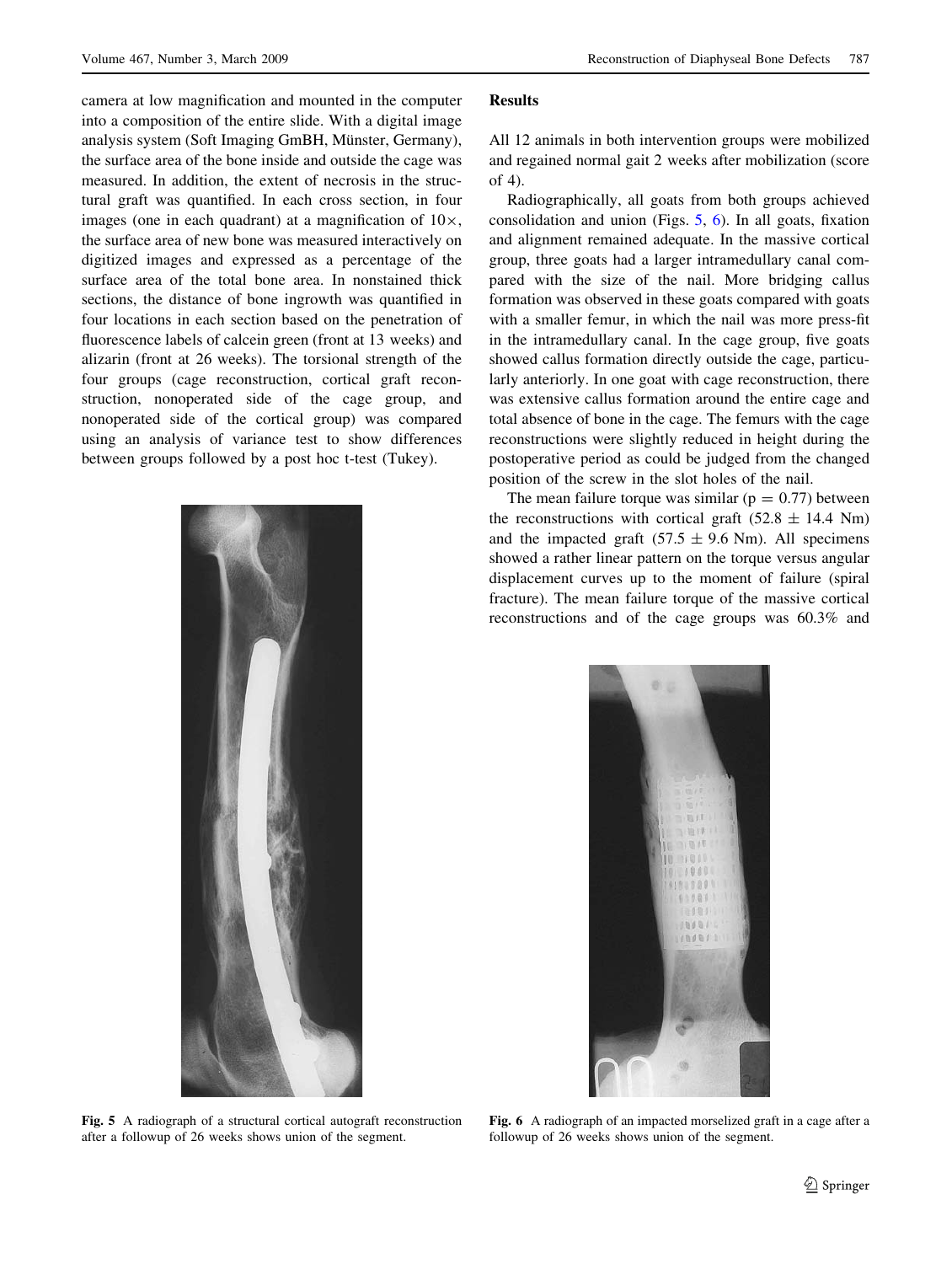66.6%, respectively, lower than the failure torque of the contralateral femurs (93.5  $\pm$  14.8 Nm and 86.9  $\pm$  5.9 Nm;  $p = 0.017$  and  $p = 0.002$ , respectively).

Fluorescence microscopy showed different patterns of incorporation between the structural graft and the impacted morselized graft. In the cortical autograft reconstruction, the original segment was still visible in all sections. The original cortical bone was a mixture of necrotic bone (71.5%) characterized by empty osteocytes lacunae and new osteons  $(28.5\% \pm 7.5\%)$  with vital osteocytes (Fig. 7). Based on calcein fluorescence labeling of new bone, the ingrowth distance after 13 weeks was  $3783 \pm 1313$  µm, which was 70% of the thickness of the cortical bone (5403  $\pm$  681 µm). After 26 weeks, the alizarin fluorescence was visible in the peripheral 5154  $\pm$  655 µm, which indicated 95.4% of the cortical bone was revitalized by creeping substitution (Fig. 8). Throughout the new bone in and around the cage group, remodeling sites were stained by calcein green and alizarin. No measurable amount of nonincorporated bone graft was present. The new bone had a normal ultrastructure with fat marrow. In all specimens of the cage group, also, bone had been formed outside the cage. In one cage reconstruction, the new bone was seen predominantly around the cage with almost no bone inside the cage (Fig. 9). The average surface area of bone inside the cage was 50.3% (range,



Fig. 8 A section of a structural cortical autograft after 26 weeks shows intense remodeling after labeling with calcein green, which resulted in a mixture of new and necrotic bone (Unstained section, calcein green labeling shown with ultraviolet light; original magnification,  $\times 150$ ).



Fig. 7 A section of a reconstruction with a structural cortical autograft after 26 weeks shows a mixture of necrotic dead bone (DB) and new bone (NB) (Stain, hematoxylin and eosin; original magnification,  $\times$ 150).



Fig. 9 A sawing section of the reconstruction shows a morselized bone graft after 26 weeks. Newly formed bone is evident outside the mesh (Stain, hematoxylin and eosin; original magnification,  $\times$ 20).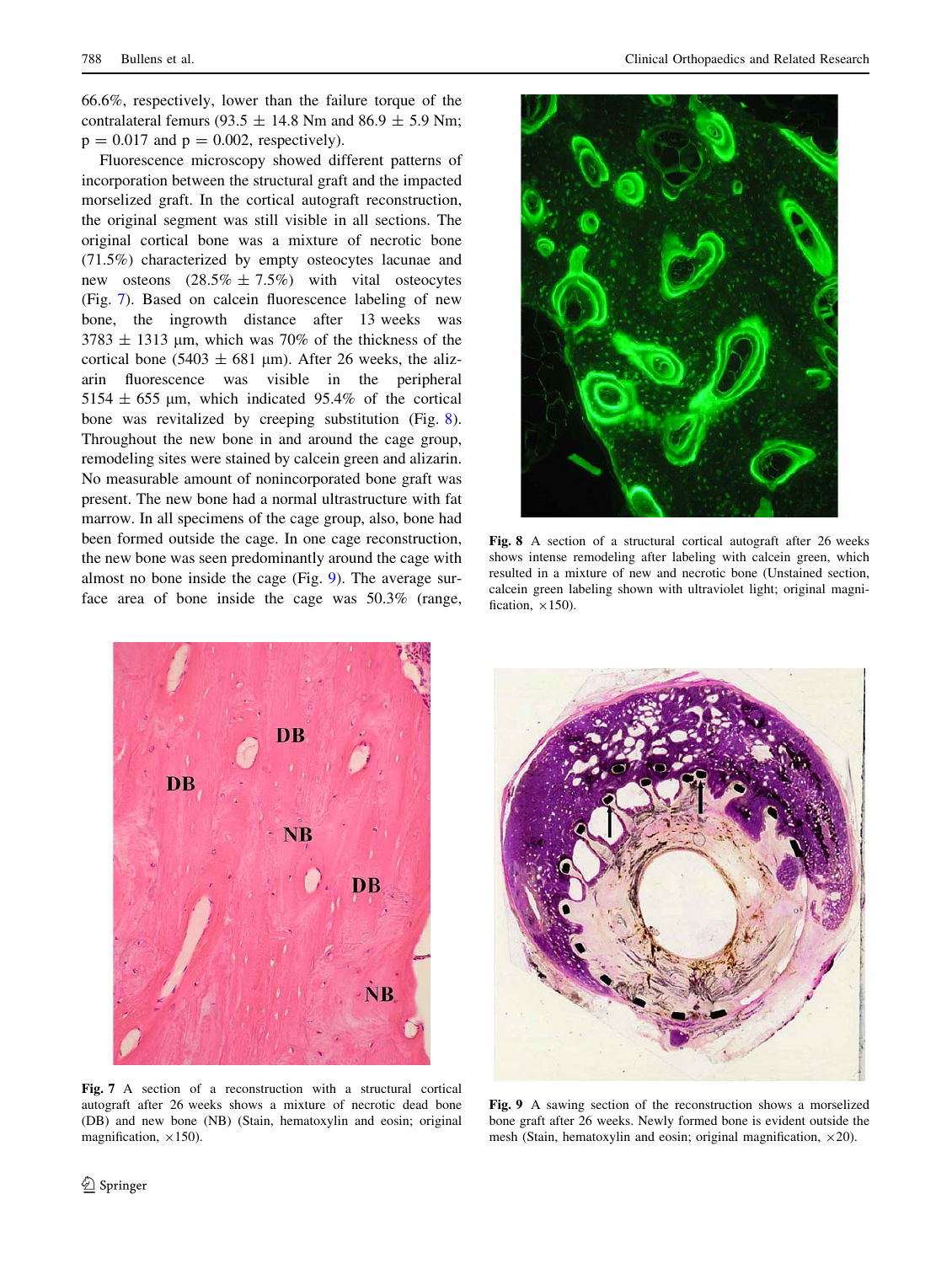

Fig. 10 A hematoxylin and eosin-stained section using polarized light is shown of the transition of cortical bone (CB) and new bone (NB) that had been formed in the gap (Stain, hematoxylin and eosin; original magnification,  $\times$ 150).

13.1%–69.3%) of the total surface area of bone inside and outside the cage. In all specimens, the osteotomy gap was completely healed. The gap was completely filled with woven bone that, based on the fluorochrome labels, was remodeling into lamellar bone (Fig. 10).

# Discussion

Large diaphyseal bone defects resulting from trauma, osteomyelitis, or resection of bone tumors often require reconstruction. In many of these situations structural allografts are used for large defections. However, massive cortical allografts are associated with various complications including nonunion, infection, and fatigue fractures [\[2](#page-7-0), [11,](#page-8-0) [20](#page-8-0)]. We compared reconstructions of large segmental diaphyseal bone defects in goats with a structural autograft to reconstruction with impacted morselized bone graft. We focused on the clinical performance, on the radiographic healing, on the mechanical properties of the reconstructions, and on the histologic appearance of the two graft types.

This study has some limitations. In goats, the height of the defect was 3.5 cm, which is a critically sized defect, but only approximately 20% of the length of the goat femur. In patients, larger reconstructions of as much as 15 to 20 cm are performed regularly, which will influence the primary stability and possibly limit the use of this technique. Moreover, in patients, the healing capacity will be compromised by trauma, resection of the periosteum, or adjuvant therapy, and the fit of particularly the structural graft may be less optimal than in this study [\[8](#page-7-0)]. The number of goats in this study was rather low which did not allow any conclusions regarding differences between impacted graft and structural graft. Finally, goats may not show any discomfort after a surgical procedure because this would make them vulnerable to predators and they may walk effectively on three limbs. Therefore the loading patterns in goats are less informative compared with bipedal humans.

The radiographic unions in all goats matched the torsion tests because all femurs had torsion strength on the order of 60%, whereas the torsion strength of nonunions is reportedly approximately 20% [\[9](#page-8-0)]. Relative to allografts, autografts have generally superior biologic properties, which may have contributed to the optimal union with the host bone in the structural graft group [\[32](#page-8-0)]. The location of callus in the cage group was different from the callus around the structural grafts. In the cage, more bone was formed ventrally outside the cage. Probably this is an effect of the changed loading conditions during the initial phase of the incorporation process, in which the ventral part is probably more loaded than the dorsal part. This might have induced a callus outside the mesh at this location. After the formation of this new bone, stress shielding by the bone and by the load transmitted through the mesh, which is in this stage intimately connected with the bone, might have been responsible for the formation of an osteopenic area in the dorsocentral part inside the cage  $[20, 21, 24]$  $[20, 21, 24]$  $[20, 21, 24]$  $[20, 21, 24]$  $[20, 21, 24]$ .

The radiographs of structural graft specimens showed the callus formation appeared directly related to the width of the intramedullary canal. Although small allograft chips were used to facilitate filling of the small space between the graft and the nail, in three goats with a wider intramedullary canal, the fit of the nail directly postoperatively was less optimal and this has led to more callus formation. Fracture healing studies suggest unstable fractures induce more callus  $[12, 16]$  $[12, 16]$  $[12, 16]$  $[12, 16]$ . The callus thus might be induced by instability and resulting micromotion during the healing period. These results show the importance of a perfect fit of the central rod in the femoral canal. For the future, clinical well-fitting or custom-made nails are advocated.

Another option to provide more stability is to add an extra rigid fixation plate, which might lead to better healing [\[3](#page-7-0)]. The segmental diaphyseal defect may have been fixed with such an external plate, but screws then have to be inserted in necrotic bone and screw holes act as stress risers in these cases [\[33](#page-8-0)]. Therefore, a locking nail concept seemed the best choice.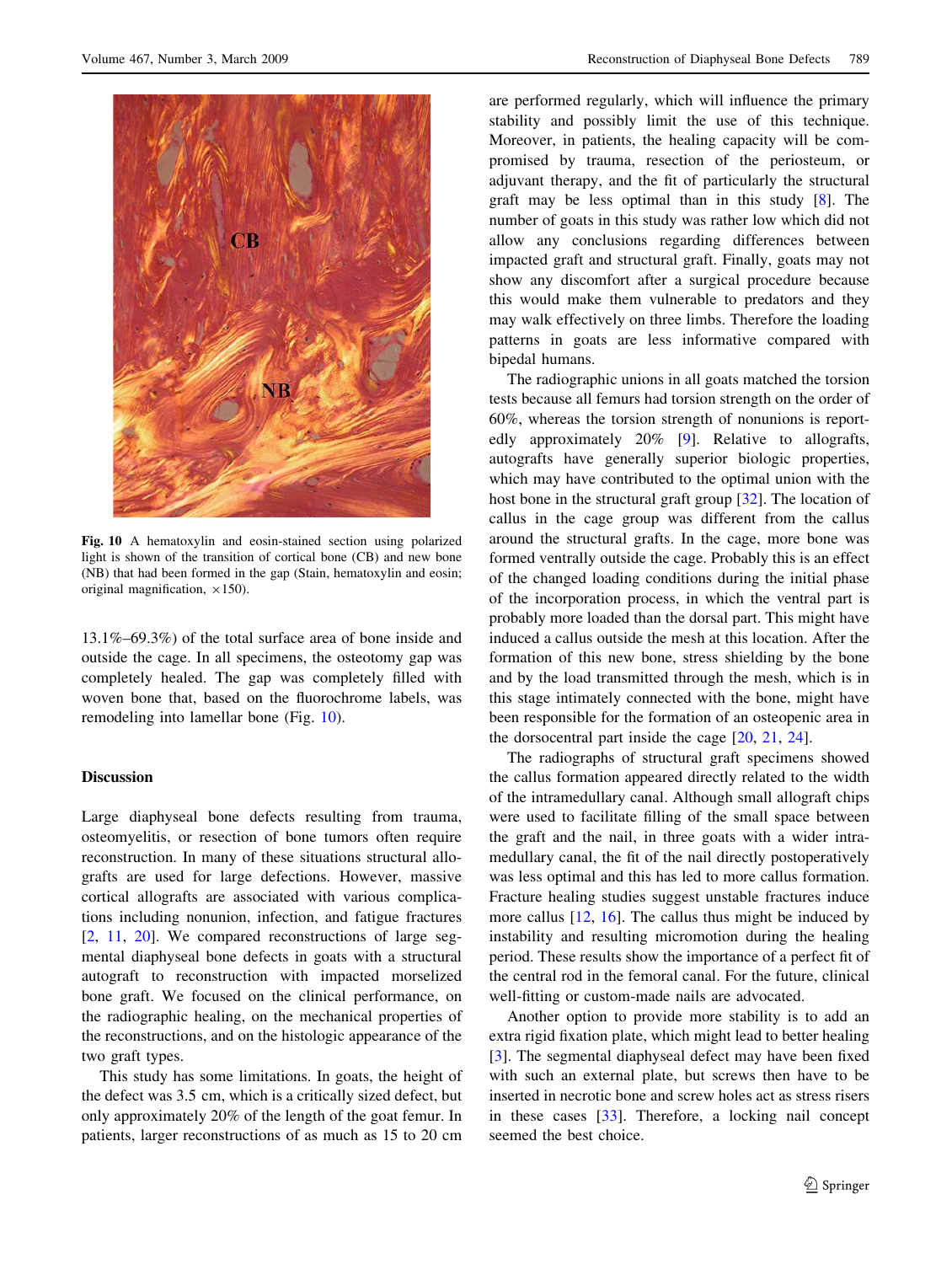<span id="page-7-0"></span>The major clinical difference with revision arthroplasty is the direction of the load applied on the graft. The load in revision arthroplasty is induced by a subsiding conicalshaped stem, which generates mainly hoop and compressive stresses in the graft. In the segmental reconstruction, the dynamized fixation of the intramedullary nail results in primarily compressive stress in the graft material. As all goats survived the study period well, our experience suggests initial stability was adequate for direct load-bearing. The load may have had a beneficial effect on the incorporation process. Moreover, the stem in revision hip arthroplasty is fixated in the graft reconstruction. In reconstruction of a segmental diaphyseal bone defect, the central rod has the same function as the stem in a revision situation but is fixed proximally and distally, which will reduce the bending forces in the graft material as compared with the hip situation.

The torsion strength of the massive cortical graft and cage reconstruction appeared to be 60% and 67% of the normal value after 6 months, respectively. As a result of the limited number of animals included in this study, we were unable to show differences between the two groups. Segmental defects in other animal models reconstructed with cortical autografts reportedly regained 50% in torsion strength after 6 months and nearly normal torsion strength after 1 year [\[9](#page-8-0), [10](#page-8-0)]. The observations in these studies are in concordance with the results in our model.

The incorporation pattern in the structural graft was similar to that published for dogs [[10\]](#page-8-0). In our study, approximately 20% of the necrotic bone was revitalized by creeping substitution. In dogs, remodeling of 60% of a cortical fibula autograft was found after 1 year [\[10](#page-8-0)]. In patients, massive cortical human allografts reportedly unite slowly and more periosteal bone is formed than internally repaired, which was only 20% of the graft by 5 years. However, this relatively slow revitalization probably is compromised by therapies for the disease process [[11\]](#page-8-0).

Although the porosity of the morselized graft will decrease during impaction, it still is less dense than the structural cortical graft [6]. The relative open structure of the cages and the impacted bone graft facilitate ingrowth and revascularization in large bone defects [5]. Resorption of morselized bone graft is followed in all animal models by replacement of new bone. In the cage group, the original graft was resorbed completely and replaced by new bone, which is in concordance with previous studies in which morselized bone grafts in reconstructions remodel into healthy bone if applied under loaded conditions [[17,](#page-8-0) [24,](#page-8-0) [25,](#page-8-0) [34](#page-8-0), [35](#page-8-0)]. A retrieval analysis of failed cage reconstructions, in which the morselized bone was stress-shielded by the design of the cage, showed only 30% viable bone in the cages [\[30](#page-8-0)]. In the long term, it seems necessary to load the morselized bone grafts to induce new bone with optimal quantity and quality [\[34](#page-8-0)]. In our model, this load was applied continuously by the locking nails, which did not reach the end of their dynamization stage. Load theoretically could lead to micromotions at the implant-bone interface during the remodeling phase. However, two longterm reports describing reconstructions with loaded morselized graft around a hip implant show very favorable results, which suggests that micro-motions are not large enough to be detrimental [\[14](#page-8-0), [26\]](#page-8-0).

Our data showed a cage filled with impacted morselized graft was adequate to reconstruct and heal a segmental diaphyseal bone defect in a goat femur allowing full weightbearing. The reconstruction of segmental diaphyseal bone defects using a cage with a morselized graft had better biologic characteristics compared with a structural cortical autograft. The mechanical properties after incorporation were not different. A cage filled with a mechanically loaded morselized graft is a promising alternative for the massive cortical graft in reconstruction of large diaphyseal defects in an animal model.

Acknowledgments We thank Leon Driessen and Willem van de Wijdeven for technical assistance.

Open Access This article is distributed under the terms of the Creative Commons Attribution Noncommercial License which permits any noncommercial use, distribution, and reproduction in any medium, provided the original author(s) and source are credited.

## References

- 1. Arts JJ, Gardeniers JW, Welten ML, Verdonschot N, Schreurs BW, Buma P. No negative effects of bone impaction grafting with bone and ceramic mixtures. Clin Orthop Relat Res. 2005;438:239–247.
- 2. Bauer TW, Muschler GF. Bone graft materials: an overview of the basic science. Clin Orthop Relat Res. 2000;371:10–27.
- 3. Beardi J, Hessmann M, Hansen M, Rommens PM. Operative treatment of tibial shaft fractures: a comparison of different methods of primary stabilisation. Arch Orthop Trauma Surg. 2008;128:709–715.
- 4. Board TN, Rooney P, Kearney JN, Kay PR. Impaction allografting in revision total hip replacement. J Bone Joint Surg Br. 2006;88:852–857.
- 5. Bolder SB, Schreurs BW, Verdonschot N, Veth RPH, Buma P. Wire mesh allows more revascularization than a strut in impaction bone grafting: an animal study in goats. Clin Orthop Relat Res. 2004;423:280–286.
- 6. Bonutti PM, Cremens MJ, Miller BG. Formation of structural grafts from cancellous bone fragments. Am J Orthop. 1998;27:499–502.
- 7. Buma P, Lamerigts N, Schreurs BW, Gardeniers J, Versleyen D, Slooff T. Impacted graft incorporation after cemented acetabular revision: histological evaluation in 8 patients. Acta Orthop Scand. 1996;67:536–540.
- 8. Deijkers RL, Bloem RM, Kroon HM, van Lent JB, Brand R, Taminiau AHM. Epidiaphyseal versus other intercalary allografts for tumors of the lower limb. Clin Orthop Relat Res. 2005;439:151–160.